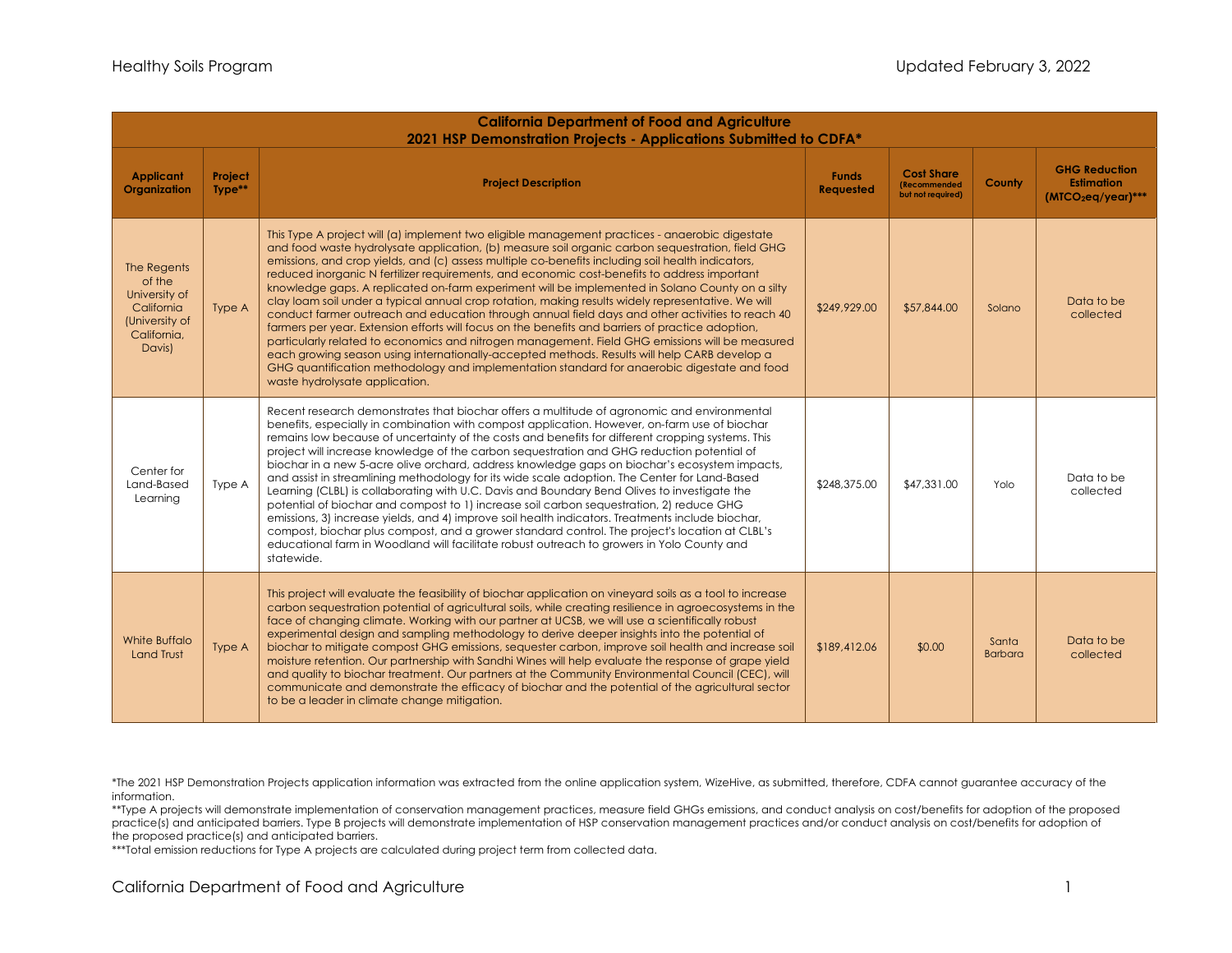| <b>California Department of Food and Agriculture</b><br>2021 HSP Demonstration Projects - Applications Submitted to CDFA* |                   |                                                                                                                                                                                                                                                                                                                                                                                                                                                                                                                                                                                                                                                                                                                                                                                                                                                                                                                                                                                                                                                                                                                                              |                           |                                                                |              |                                                                             |
|---------------------------------------------------------------------------------------------------------------------------|-------------------|----------------------------------------------------------------------------------------------------------------------------------------------------------------------------------------------------------------------------------------------------------------------------------------------------------------------------------------------------------------------------------------------------------------------------------------------------------------------------------------------------------------------------------------------------------------------------------------------------------------------------------------------------------------------------------------------------------------------------------------------------------------------------------------------------------------------------------------------------------------------------------------------------------------------------------------------------------------------------------------------------------------------------------------------------------------------------------------------------------------------------------------------|---------------------------|----------------------------------------------------------------|--------------|-----------------------------------------------------------------------------|
| <b>Applicant</b><br>Organization                                                                                          | Project<br>Type** | <b>Project Description</b>                                                                                                                                                                                                                                                                                                                                                                                                                                                                                                                                                                                                                                                                                                                                                                                                                                                                                                                                                                                                                                                                                                                   | <b>Funds</b><br>Requested | <b>Cost Share</b><br><b>(Recommended)</b><br>but not required) | County       | <b>GHG Reduction</b><br><b>Estimation</b><br>(MTCO <sub>2</sub> eq/year)*** |
| American<br>Farmland<br>Trust                                                                                             | Type A            | AFT, Pacific Farming Company; University of California, Merced; Sierra Resource Conservation District<br>(RCD); and Madera/Chowchilla RCD will demonstrate Biochar Application on an almond orchard.<br>15 field plots in a spatially-balanced complete block design includes 3 replicate blocks of 4<br>Treatments (T) and 1 Control (C). Ts include: low application rate of almond tree pruning biochar;<br>high application rate of almond tree pruning biochar; low application rate of almond shell biochar;<br>and high application rate of almond shell biochar. Pre-treatment and annual soil samples will assess<br>soil organic carbon and health. UCM will take: soil GHG flux measurements monthly and during<br>management events with a multi-gas laser-based analyzer (Picarro G2508) that allows in-situ<br>measurements; monthly ecosystem measurements of gravimetric soil moisture, plant available<br>nitrogen, and stomatal conductance; and fall and spring measurements of soil water infiltration<br>using a single ring infiltrometer. AFT will analyze economic benefits. Partners will host 3<br>demonstrations. | \$249,980.61              | \$9,334.85                                                     | Madera       | Data to be<br>collected                                                     |
| Mission<br>Resource<br>Conservation<br><b>District</b>                                                                    | Type A            | The goal of the project is to regenerate soil health on existing crop and fallow lands by controlling<br>Phytophthora citricola and P. cinnamomi growth in avocado and citrus groves. This will be pursued<br>with adoption of the following healthy soils management practices: mulching and compost<br>applications, cover cropping, mycorrhizal and vermicompost applications, microbial inoculations<br>with compost tea and on certain blocks, whole orchard recycling. In addition, specified blocks will<br>receive nutrient management practices with a 15% reduction of fertilizer application. These<br>practices should demonstrate substantial improvement of soil organic matter, water holding<br>capacity and reduction of greenhouse gases measured by lab soil tests and microbiometer<br>assessment of microbial, bacterial and fungal activity. The identified project outcomes are to see<br>the adoption of these healthy soils practices by growers in the region and to educate and interest<br>120-plus growers through the outreach activities of the project.                                                      | \$188,775.46              | \$89,650.00                                                    | San<br>Diego | Data to be<br>collected                                                     |
| San Mateo<br>Resource<br>Conservation<br><b>District</b>                                                                  | Type A            | This project, "Rangeland Compost Application for Restoration and Carbon Sequestration", will trial<br>two application rates of compost to depleted rangeland demonstrating the effects compost has on<br>fertility, forage, soil carbon, and water infiltration. This study builds off previous research and will<br>compare Healthy Soils Program's 7 T/acre/year to a one-time 20 T/acre application. This project is a<br>partnership between the San Mateo Resource Conservation District, TomKat Ranch, and Point Blue<br>Conservation Science and will be incorporated into the existing TomKat Ranch Carbon Farm Plan.<br>This demonstration project will inform rangeland managers on the most economically effective rate<br>at which to apply compost application to achieve the many co-benefits associated with the<br>practice. Outreach will extend beyond local ranchers to include other agricultural stakeholders<br>through articles, social media, ranch tours, and TomKat Ranch's Ranch Data webpage, reaching<br>thousands of people throughout the grant term.                                                         | \$187,941.99              | \$13,580.70                                                    | San<br>Mateo | Data to be<br>collected                                                     |

\*\*Type A projects will demonstrate implementation of conservation management practices, measure field GHGs emissions, and conduct analysis on cost/benefits for adoption of the proposed practice(s) and anticipated barriers. Type B projects will demonstrate implementation of HSP conservation management practices and/or conduct analysis on cost/benefits for adoption of the proposed practice(s) and anticipated barriers.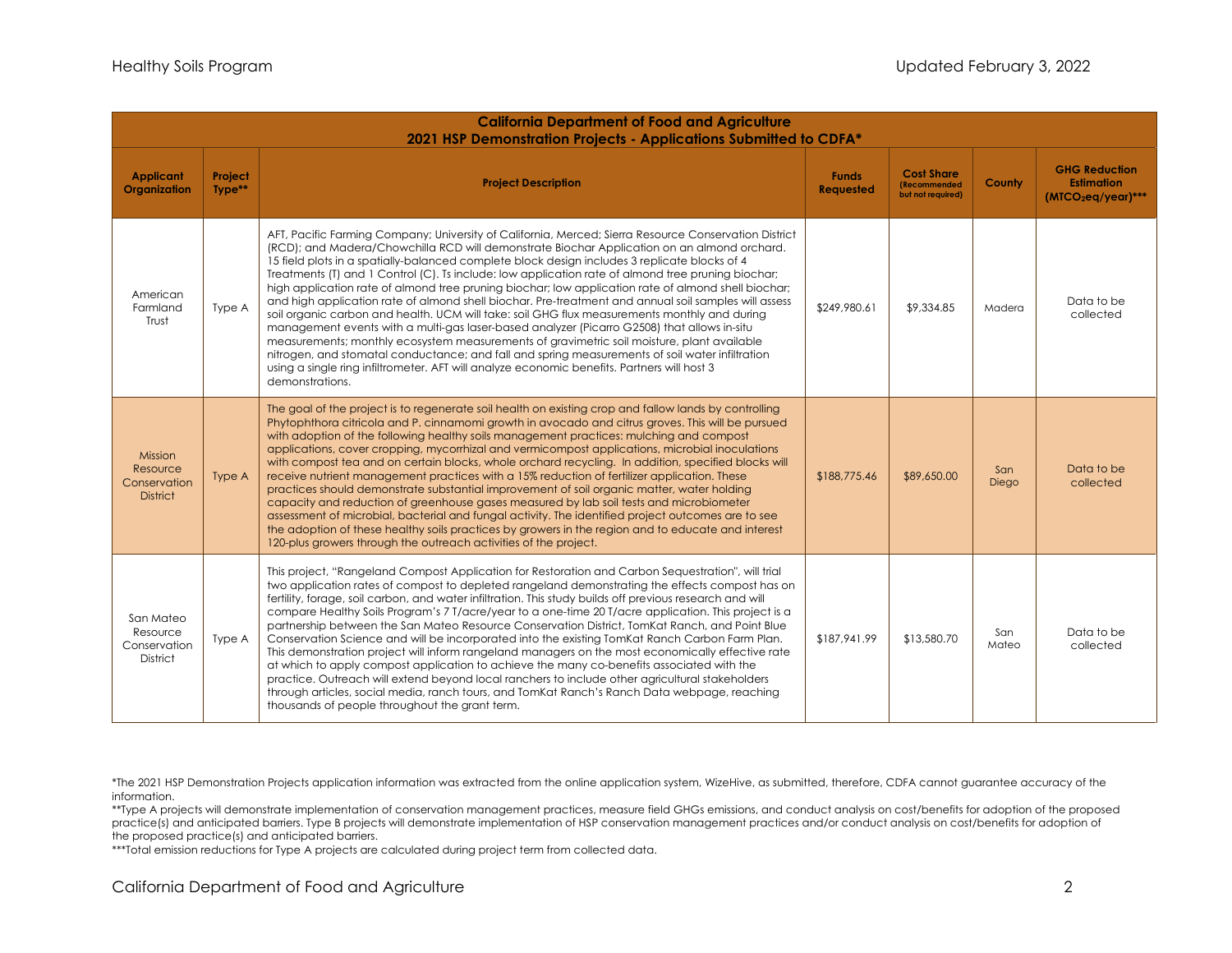| <b>California Department of Food and Agriculture</b><br>2021 HSP Demonstration Projects - Applications Submitted to CDFA* |                   |                                                                                                                                                                                                                                                                                                                                                                                                                                                                                                                                                                                                                                                                                                                                                                                                                                                                                                                                                                                                               |                                  |                                                                |                                     |                                                                  |
|---------------------------------------------------------------------------------------------------------------------------|-------------------|---------------------------------------------------------------------------------------------------------------------------------------------------------------------------------------------------------------------------------------------------------------------------------------------------------------------------------------------------------------------------------------------------------------------------------------------------------------------------------------------------------------------------------------------------------------------------------------------------------------------------------------------------------------------------------------------------------------------------------------------------------------------------------------------------------------------------------------------------------------------------------------------------------------------------------------------------------------------------------------------------------------|----------------------------------|----------------------------------------------------------------|-------------------------------------|------------------------------------------------------------------|
| <b>Applicant</b><br>Organization                                                                                          | Project<br>Type** | <b>Project Description</b>                                                                                                                                                                                                                                                                                                                                                                                                                                                                                                                                                                                                                                                                                                                                                                                                                                                                                                                                                                                    | <b>Funds</b><br><b>Requested</b> | <b>Cost Share</b><br><b>(Recommended)</b><br>but not required) | <b>County</b>                       | <b>GHG Reduction</b><br><b>Estimation</b><br>$(MTCO2eq/year)***$ |
| The Latino<br>Equity<br>Advocacy<br>and Policy<br>Institute                                                               | Type A            | The project team is being led by The LEAP Institute (LEAP). UC Davis and Biodico Renewables<br>(Biodico) are partners. LEAP is a 501(c)3 headquartered in Huron with a CalEnivroScreen 4.0 score<br>of 84.72%. The Community Learning Garden (CLG) totals .29 acres (APN 075-224-11 and APN 075-<br>22-12). LEAP will (1) build two tunnel greenhouse nurseries and shade structures for lettuce,<br>tomatoes, onions, garlic, peppers, cilantro, blueberries, blackberries, figs, pomegranates,<br>persimmons, peaches, plums, apples, pears, and shade trees, and (2) transplant the seedlings and<br>saplings to private and public places in Priority Communities.                                                                                                                                                                                                                                                                                                                                        | \$250,000.00                     | \$2,178.60                                                     | Fresno                              | Data to be<br>collected                                          |
| University of<br>California<br>Division of<br>Agriculture<br>and Natural<br>Resources                                     | Type B            | Winter cover cropping in rice is not widely adopted in California, and limited research has explored<br>the survivability and nutrient dynamics of cover crop mixes in rice systems. This project aims to<br>increase the potential adoption of winter cover cropping by increasing the information available to<br>growers who want to utilize the practice. Three project sites have been chosen for demonstrating<br>cover cropping to the broader rice industry while exploring four research objectives: 1) to determine<br>the relative survival of species in a winter cover crop mix used in rice across the Sacramento Valley;<br>2) to assess potential cover crop biomass production as well as C and N levels in the biomass; 3) to<br>determine the yield benefits to rice, if any, in comparison to a fallow field; and 4) to assess the<br>dynamics of soil organic matter and nitrogen in the soil in comparison to a fallow field.                                                           | \$99,466.81                      | \$45,646.59                                                    | Butte,<br>San<br>Joaquin,<br>Colusa | 10                                                               |
| Rodale<br>Institute                                                                                                       | Type B            | We aim to demonstrate economically viable and environmentally friendly management practices<br>(i.e., cover cropping and no tillage) that improve soil health in vegetable production systems and<br>disseminate information on the benefits of these practices to farmers across the state. A replicated<br>randomized complete block design experiment will be conducted with the following treatments: [1]<br>oat and vetch mix with conventional till; T2) oat and vetch mix with no-till; T3) oat and pea mix with<br>conventional till; T4) oat and pea mix with no-till and C) control (no cover crop with conventional<br>till). The effect of cover crop and tillage treatments will be evaluated on pumpkin and green<br>cabbage yields and soil health on four acres certified organic land in Camarillo over the course of 3<br>years. Results will be disseminated to the stakeholders via field days and on-farm demonstration<br>events, webinars, web articles, and conference presentations. | \$100,000.00                     | \$0.00                                                         | Ventura                             | 2                                                                |

\*\*Type A projects will demonstrate implementation of conservation management practices, measure field GHGs emissions, and conduct analysis on cost/benefits for adoption of the proposed practice(s) and anticipated barriers. Type B projects will demonstrate implementation of HSP conservation management practices and/or conduct analysis on cost/benefits for adoption of the proposed practice(s) and anticipated barriers.